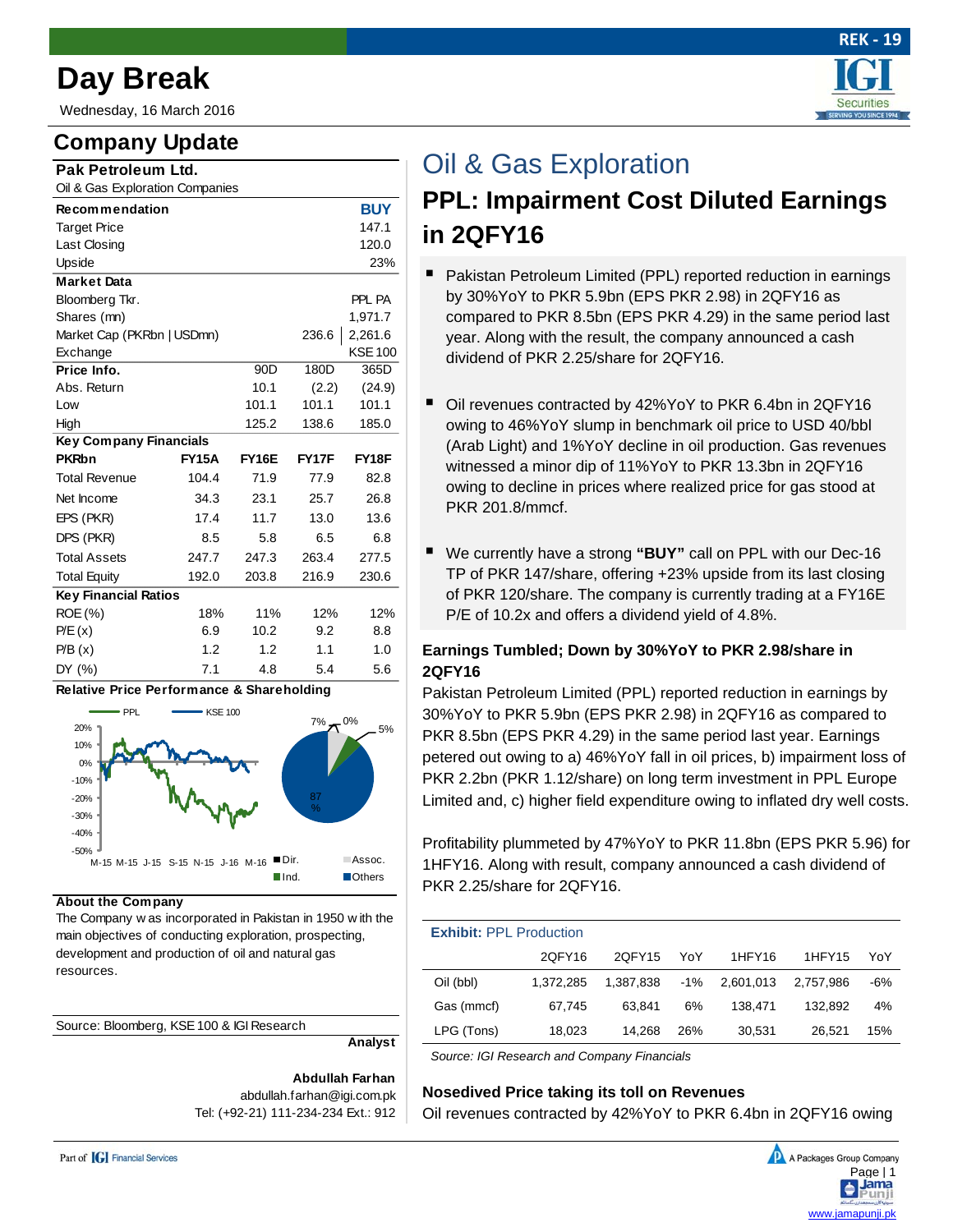### Wednesday, 16 March 2016

to 46%YoY slump in benchmark oil price to USD 40/bbl (Arab Light) and 1%YoY decline in oil production. Nashpa, Adhi and Makori East, according to our estimates contributed around 80% in total oil production during 2QFY16 (81% during 1HFY16). Realized price for oil stood at USD 44.63/bbl during 2QFY16.

Gas revenues witnessed a minor dip of 11%YoY to PKR 13.3bn in 2QFY16 owing to decline in prices where realized price for gas stood at PKR 201.8/mmcf (PKR 240.6/mmcf during 2QFY15). According to our estimates, Sui and Kandhkot contributed around 71% in the total gas production in quarter/half year. LPG revenues increased by +6%YoY owing to +26%YoY incline in production backed by incremental production from Tal block and Adhi.

|            | <b>Exhibit: PPL Revenues</b> |        |        |        |        |        | <b>Exhibit: Realized Price</b> |        |        |        |
|------------|------------------------------|--------|--------|--------|--------|--------|--------------------------------|--------|--------|--------|
| PKR'mn     | 2QFY16                       | 2QFY15 | YoY    | 1HFY16 | 1HFY15 | YoY    |                                | 2QFY16 | 2QFY15 | YoY    |
| Oil        | 6.423                        | 11.036 | $-42%$ | 12.933 | 25,207 | -49%   | Oil (USD/bbl)                  | 44.63  | 78.06  | -43%   |
| Gas        | 13.309                       | 14.955 | $-11%$ | 26,772 | 30.952 | $-14%$ | Gas (PKR/mmcf)                 | 201.78 | 240.59 | $-16%$ |
| <b>LPG</b> | 832                          | 943    | $-12%$ | 1.413  | 1,743  | -19%   |                                |        |        |        |

*Source: IGI Research and Company Financials* 

*Note\* Net sales estimated based on actual gross sales reported in company's financials* 



 **Exhibit:** Effective Tax Rate on the downturn since inception of plunge in oil prices from 2QFY15 onwards



*Source: IGI Research, Company's Financials* 

### **Impairment and Dry Well Cost Further Diluted the Earnings**

PPL booked impairment of PKR 2.2bn during 2QFY16 on investment in PPL Europe Limited owing to decline in oil prices, as compared to PKR 2.5bn in the corresponding period. Company incurred PKR 9.0bn field expenditure in 2QFY16 owing to dry well cost on Nooriabad X-1 (Jungshahi), Jhim X-1 (Jati), Duljan East (Gambat) and Misribhambro X-1 (South West Miano II). As a consequence, exploration cost jumped by 49%YoY to PKR 6.7bn during 1HFY16.

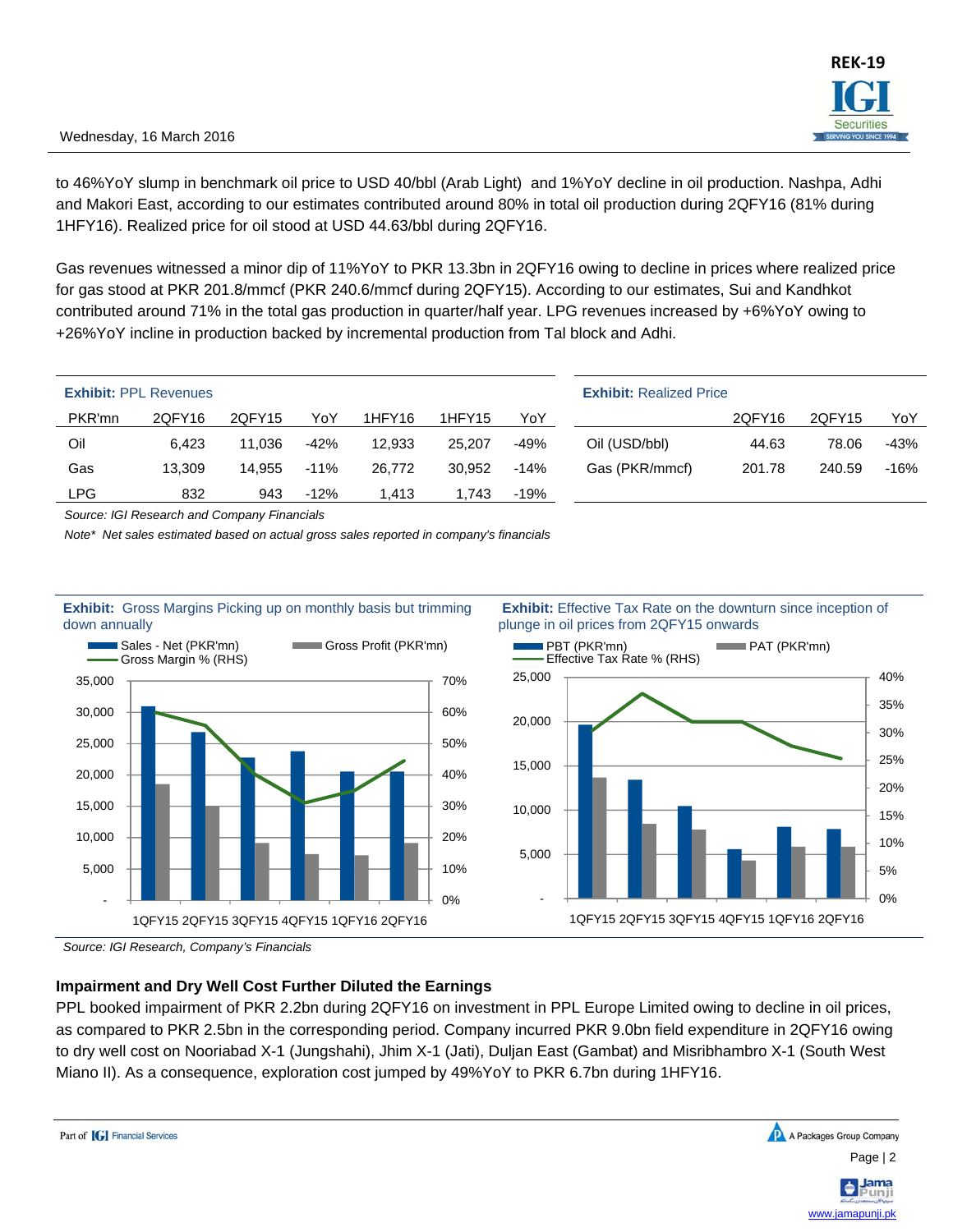### **Key Concerns for PPL; Sui Mining Lease Extension and Uncapped Wellhead Gas Prices**

According to management, production lease for Sui mining expired on 31<sup>st</sup> May-15 after which the company was granted extension of 1 year, which is due to expire on 31<sup>st</sup> May-16. Company expects renewal of the lease, however without renewal, it can cause ~52% decline in overall gas production. Moreover, almost 80% of the company's production falls under uncapped wellhead gas price, exposing it to higher risk of lower revenues particularly when oil prices are at their lowest. Whereas, commencement of production from Mardankhel and Nashpa fields in FY17 would provide some resistance to falling profitability.

| <b>Exhibit:</b> EPS and Target Price Sensitivity to Oil Prices |      |                          |             |             |             |             |               |
|----------------------------------------------------------------|------|--------------------------|-------------|-------------|-------------|-------------|---------------|
|                                                                |      | Oil Assumption (USD/bbl) |             |             | EPS (PKR)   |             | Target Price  |
| Scenarios                                                      | FY16 | <b>FY17</b>              | <b>FY18</b> | <b>FY16</b> | <b>FY17</b> | <b>FY18</b> | (PKR) - Dec16 |
| Bear                                                           | 30.0 | 35.0                     | 45.0        | 10.2        | 11.9        | 12.5        | 137.9         |
| Base                                                           | 35.0 | 40.0                     | 50.0        | 11.7        | 13.0        | 13.6        | 147.1         |
| Bull                                                           | 40.0 | 45.0                     | 55.0        | 12.4        | 14.1        | 14.7        | 155.3         |

*Source: IGI Research* 

### **Recommendation**

We currently have a strong **"BUY"** call on PPL with our Dec-16 TP of PKR 147/share, offering +23% upside from its last closing of PKR 120/share. The company is currently trading at a FY16E P/E of 10.2x and offers a dividend yield of +4.8%.

| <b>Exhibit:</b> Financial Highlights |        |        |        |        |        |        |  |  |
|--------------------------------------|--------|--------|--------|--------|--------|--------|--|--|
| <b>PKRmn</b>                         | 2QFY16 | 2QFY15 | YoY    | 1HFY16 | 1HFY15 | YoY    |  |  |
| <b>Net Sales</b>                     | 20,565 | 26,844 | $-23%$ | 41,118 | 57,811 | $-29%$ |  |  |
| <b>Field Expenditure</b>             | 9,012  | 8,726  | 3%     | 19,974 | 17,440 | 15%    |  |  |
| Royalty                              | 2,393  | 3,134  | $-24%$ | 4,784  | 6,820  | $-30%$ |  |  |
| <b>Gross Profit</b>                  | 9,161  | 14,983 | $-39%$ | 16,361 | 33,551 | $-51%$ |  |  |
| Other Income                         | 1,497  | 1,751  | $-15%$ | 3,011  | 4,031  | $-25%$ |  |  |
| Oth. Operating Expense               | 2,617  | 3,164  | $-17%$ | 3,049  | 4,199  | $-27%$ |  |  |
| <b>Finance Cost</b>                  | 164    | 139    | 18%    | 328    | 277    | 18%    |  |  |
| <b>PBT</b>                           | 7,876  | 13,432 | $-41%$ | 15,995 | 33,106 | $-52%$ |  |  |
| <b>PAT</b>                           | 5,881  | 8,451  | $-30%$ | 11,758 | 22,139 | $-47%$ |  |  |
| EPS (PKR)                            | 2.98   | 4.29   |        | 5.96   | 11.23  |        |  |  |
| DPS (PKR)                            | 2.25   | 4.50   |        | 2.25   | 4.50   |        |  |  |
| Key Ratios                           |        |        |        |        |        |        |  |  |
| Gross Margins                        | 45%    | 56%    |        | 40%    | 58%    |        |  |  |
| Field Exp / Net Sales                | 44%    | 33%    |        | 49%    | 30%    |        |  |  |
| Net Margins                          | 29%    | 31%    |        | 29%    | 38%    |        |  |  |

*Source: IGI Research and Company Financials*

www.jamapunji.pk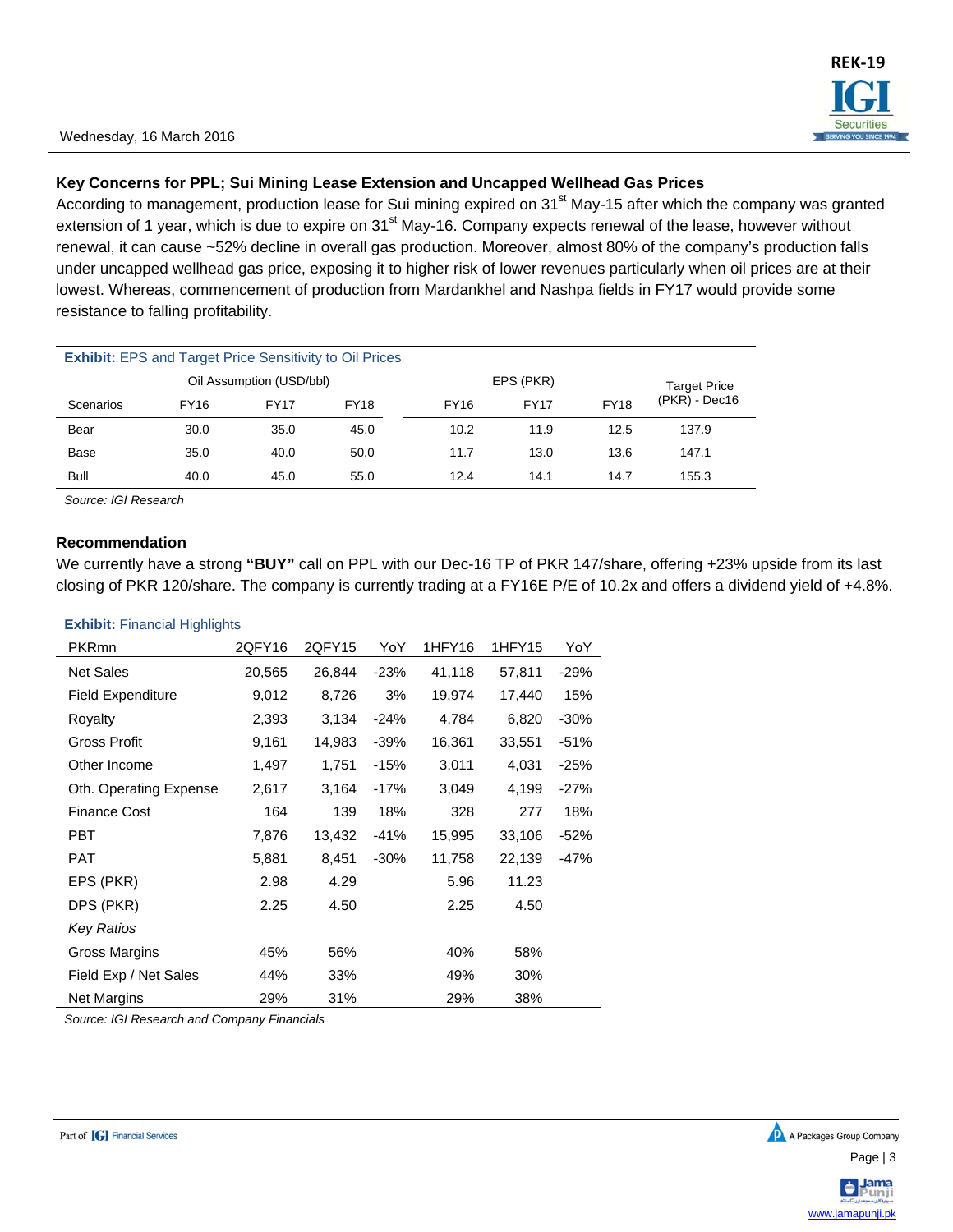

#### **Analyst Certification**

The analyst<sup> $\wedge$ </sup> hereby certify that the views about the company/companies and the security/securities discussed in this report are accurately expressed and that he/she has not received and will not receive direct or indirect compensation in exchange for expressing specific recommendations or views in this report. The analyst is principally responsible for the preparation of this research report and that he/she or his/her close family/relative does not own 1% or more of a class of common equity securities of the following company/companies covered in this report.

#### **Disclaimer**

This document has been prepared by IGI Finex Securities Limited and is for information purposes only. Whilst every effort has been made to ensure that all the information (including any recommendations or opinions expressed) contained in this document (the information) is not misleading or unreliable, IGI Finex Securities Limited makes no representation as to the accuracy or completeness of the information. Neither, IGI Finex Securities Limited nor any director, officer or employee of IGI Finex Securities Limited shall in any manner be liable or responsible for any loss that may be occasioned as consequence of a party relying on the information. This document takes no account of the investment objectives, financial situation and particular needs of investors, who shall seek further professional advice before making any investment decision. This document and the information may not be reproduced, distributed or published by any recipient for any purpose.

#### **Rating system**

IGI Finex Securities employs three tier ratings system, depending upon expected total return (return is defined as capital gain exclusive of tax) of the security in stated time period, as follows:

| <b>Recommendation</b> | <b>Rating System</b>                                                                                 |
|-----------------------|------------------------------------------------------------------------------------------------------|
| Buy                   | If return on aforementioned security (ies) is more than 10%, from its last closing price(s)          |
| Hold                  | If return on aforementioned security(ies) is in between -10% and 10%, from its last closing price(s) |
| Sell                  | If return on aforementioned security(ies) is more than -10%, from its last closing price(s)          |

#### **Valuation Methodology**

The analyst<sup>\*</sup> has used following valuation methodology to arrive at the target price of the said security (ies):

**Asset Based Valuation** 

#### Time Horizon

 $\blacksquare$  Dec-16

#### Risk

- Changes in State Bank of Pakistan Policy Rate
- Changes in USD/PKR
- Change in Oil price



Part of **[G]** Financial Services